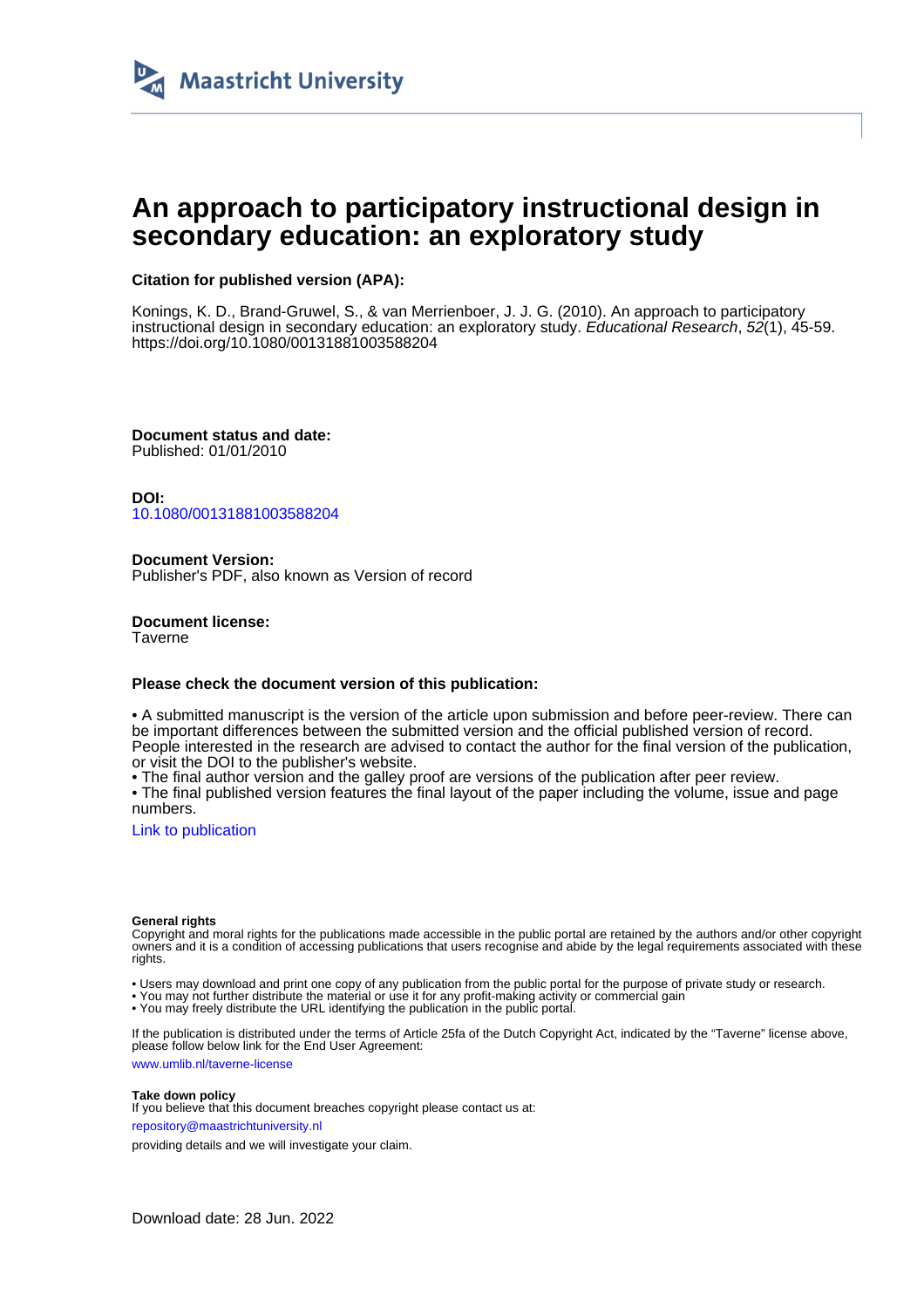



**Educational Research**

**ISSN: 0013-1881 (Print) 1469-5847 (Online) Journal homepage:<https://www.tandfonline.com/loi/rere20>**

# **An approach to participatory instructional design in secondary education: an exploratory study**

**Karen D. Könings , Saskia Brand-Gruwel & Jeroen J.G. van Merriënboer**

**To cite this article:** Karen D. Könings , Saskia Brand-Gruwel & Jeroen J.G. van Merriënboer (2010) An approach to participatory instructional design in secondary education: an exploratory study, Educational Research, 52:1, 45-59, DOI: [10.1080/00131881003588204](https://www.tandfonline.com/action/showCitFormats?doi=10.1080/00131881003588204)

**To link to this article:** <https://doi.org/10.1080/00131881003588204>



Published online: 01 Feb 2010.



 $\overrightarrow{S}$  [Submit your article to this journal](https://www.tandfonline.com/action/authorSubmission?journalCode=rere20&show=instructions)  $\overrightarrow{S}$ 

**III** Article views: 1335



 $\overline{\mathbf{C}}$  [View related articles](https://www.tandfonline.com/doi/mlt/10.1080/00131881003588204)  $\mathbf{C}$ 



 $\mathbb{C}$  [Citing articles: 7 View citing articles](https://www.tandfonline.com/doi/citedby/10.1080/00131881003588204#tabModule)  $\mathbb{C}$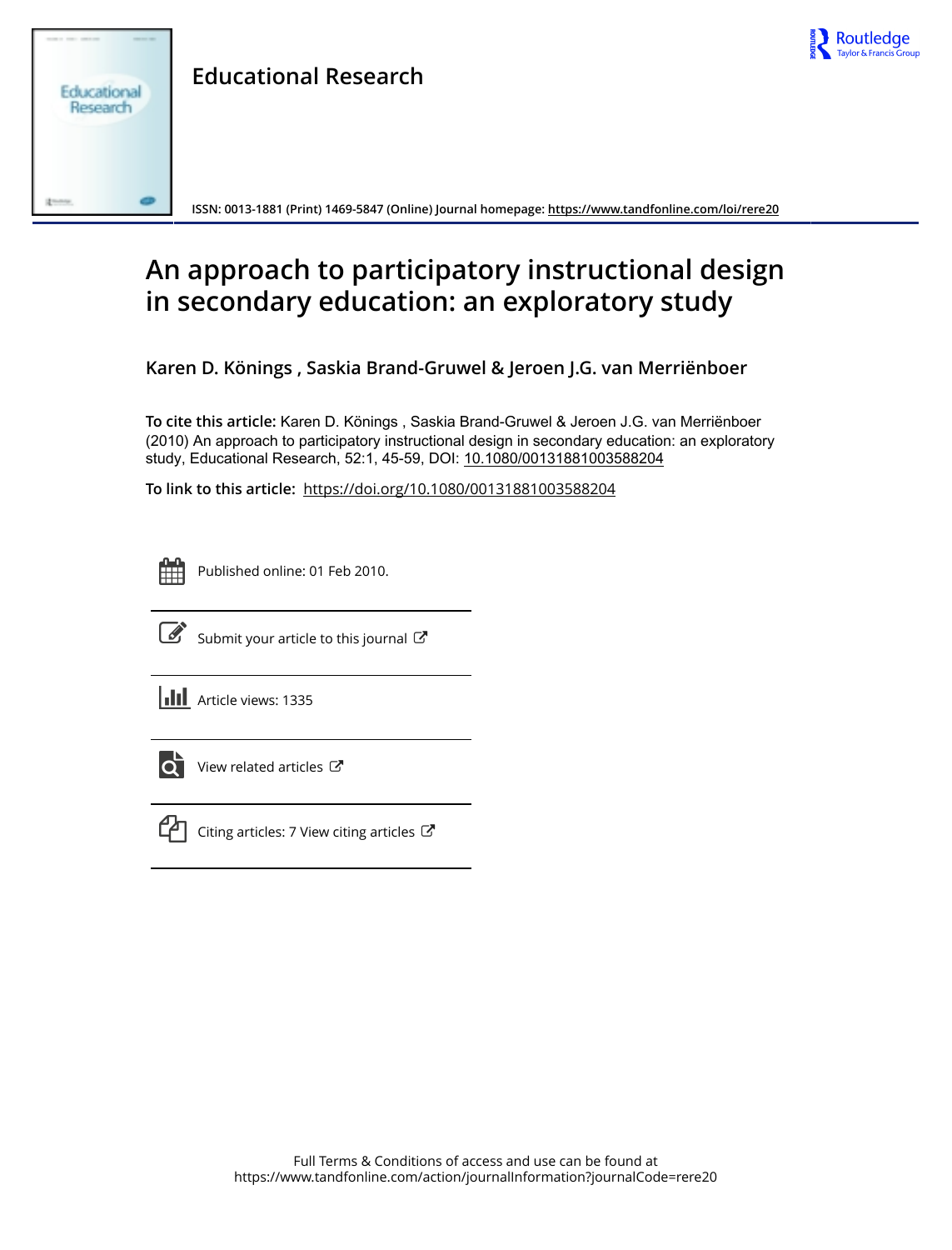## An approach to participatory instructional design in secondary education: an exploratory study

Karen D. Könings<sup>a,c\*</sup>, Saskia Brand-Gruwel<sup>b</sup> and Jeroen J.G. van Merriënboer<sup>b,c</sup>

<sup>a</sup>Faculty of Psychology, Open University of the Netherlands, Heerlen, The Netherlands; <sup>b</sup>Centre of Learning Sciences and Technologies, Open University of the Netherlands, Heerlen, The Netherlands;  $\overline{c}$  Department of Educational Development & Research, Maastricht University, Maastricht, The Netherlands

(Received 5 February 2009; final version received 5 October 2009)

Background: Teachers have limited insight in students' perspectives on education, although these perspectives influence quality of learning. As students' and teachers' perspectives differ considerably, there is a need for teachers to learn more about students' experiences and ideas about education. Participatory design might be a good strategy for taking student perspectives into account in instructional design. In areas outside education, the positive effects of participation have already been demonstrated.

Purpose: The main goals of this exploratory study are to develop an approach – based on the principles of participatory design – for student participation in instructional design, and to evaluate how students and teachers experience the discussion about possible changes in the design and how they co-operate in designing lessons. Additionally, the study investigates whether the used approach is workable and suitable for use with a range of courses.

Sample: The sample consisted of six teachers (of mathematics, economics and English) from two secondary schools in the Netherlands and their 10th-grade preuniversity students ( $N = 139$ ; average age 16 years). In each class, a small group of seven co-designing students was selected as a representative sample of their class. All other students in these classes (i.e. those not directly involved in participatory re-design) were also included, as evaluators of the proposed changes.

Design and methods: A participatory design meeting was organised for each group separately. In all groups, the same approach for participatory design was used. The quality of the meeting and the agreement with the proposed changes were evaluated using open questions. The questions were answered individually by both teachers and co-designing students. The remaining students answered questions about their agreement with the proposed changes. The written answers were analysed using a coding scheme.

Results: Findings suggest that both teachers and co-designing students were largely satisfied with the meeting. The atmosphere was experienced predominantly as comfortable and enough opportunities were provided to express thoughts and ideas. Teachers, additionally, stated that the usability of students' suggestions was good. The remaining students predominantly agreed on the proposed changes discussed. No differences were found between the evaluation scores of students of different courses.

Conclusions: The main conclusion from this exploratory study is that participatory design appears suitable for use in education. The approach used

<sup>\*</sup>Corresponding author. Email: kd.konings@educ.unimaas.nl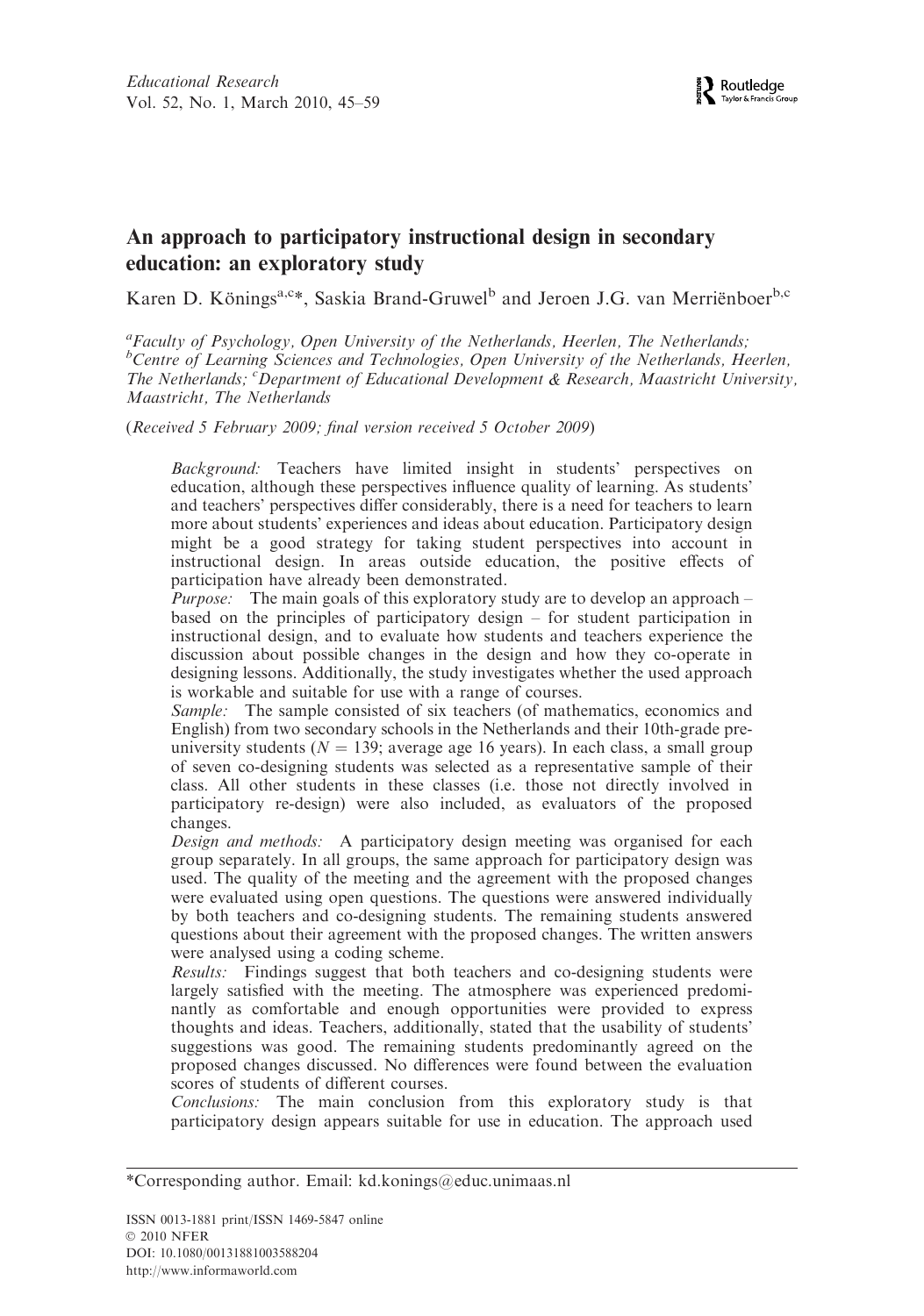#### 46  $K.D.$  Könings et al.

for initiating and structuring the discussion between the teacher and his/her students was appropriate for designing lessons, according to all those involved. As this study suggests, the barriers to the inclusion of students in the instructional design process are not insurmountable, and there are compelling reasons for implementing participatory design in education.

Keywords: student perspectives; student participation; instructional design; student engagement; student–teacher interaction

#### Introduction

Teachers often do not have a good insight in students' perceptions of education and have limited sense of the desires and possible criticisms of students in their class (Holt et al. 2005; Watkins 2004). Nevertheless, it is common practice that teachers and educational designers develop lessons for students without including them in the instructional design process (Cook-Sather 2001; Könings, Brand-Gruwel, and Van Merrienboer 2005). Teachers and designers aim to directly influence students' learning processes by the teaching that is offered, but often neglect the fact that the effect of such teaching is mediated by students' interpretation of it (cognitive mediational tradition; Doyle 1977).

The student perspective should thus obtain a far more prominent place in the instructional design process  $-$  i.e. the process of designing learning activities from start to finish, including accounting for learning needs, the use of appropriate teaching methods and training materials, the planning of lessons, and choosing the best way for implementing learning activities in the lessons – than it currently has. A good design takes student perspectives into account and bridges possible gaps with teacher (or designer) perspectives. Therefore, the main goal of the current study is to develop an approach for student participation in the design of lessons and the teaching methods used in secondary education, and to evaluate how students and teachers experience this co-operation in designing.

Student perspectives on lessons and teaching directly influence its effectiveness, because perceptions influence the nature and quality of learning and study behaviour (Elen and Lowyck 1999; Entwistle and Tait 1990) and eventually the learning outcomes. Furthermore, students tend to adhere to learning preferences and habits, and only use those elements of the offered teaching that fit well with their habitual way of learning (Vermetten, Vermunt, and Lodewijks 2002). In addition, dissatisfaction with the perceived teaching is likely to have negative consequences on student motivation and engagement (Eccles et al. 1993). Thus, student perspectives are of crucial importance because they determine the quality of learning and motivational processes actually taking place during learning. If teachers are not well informed about those perspectives, this might undermine the achievement of educational goals.

Making student perspectives explicit is also important because they appear to be very difficult for teachers to predict (Donaldson 1978; Kershner and Pointon 2000; Oldfather 1995a) and they do not automatically have good insight in students' perspectives (Holt et al. 2005; Watkins 2004). This is problematic, since teachers' and students' perspectives on education differ considerably. In general, teachers tend to perceive teaching more positively than their students do (Fraser 1982; Fraser and O'Brien 1985), students and teachers differ in their preferences with respect to the design of lessons (Doppelt 2004), and students feel more need to change the way the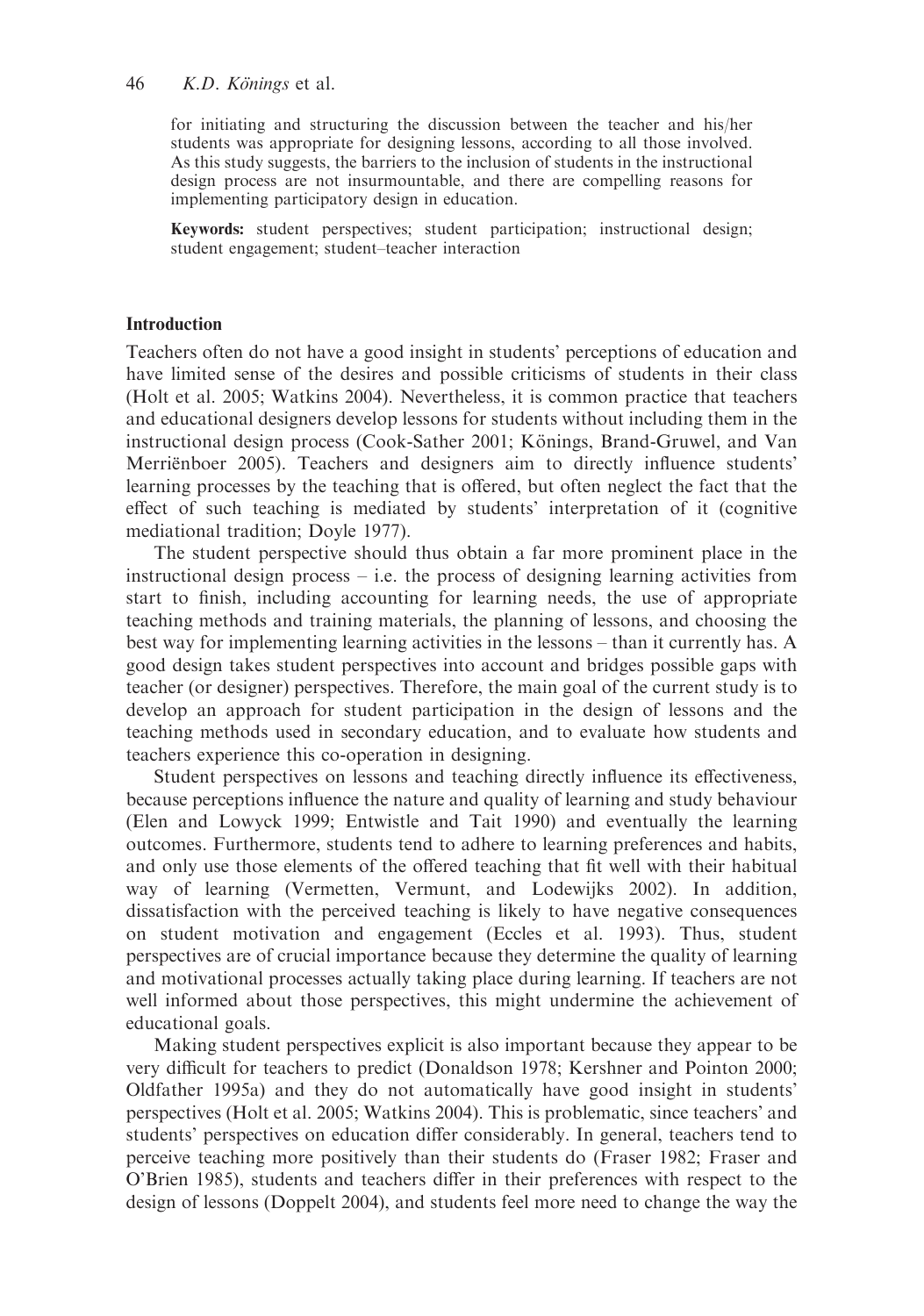lessons are given than their teachers (Könings, Brand-Gruwel, and Van Merrienboer 2007).

Despite the importance of student perspectives, the difficulty for teachers/ designers to predict these and the existence of large differences between students' and teachers' perspectives, it is still the practice to exclude students from the instructional design process. A discourse between teachers and students about learning experiences is often lacking (Cook-Sather 2001; Rudduck 2006; Rudduck and McIntyre 2007).

Educational research acknowledges the relevance of having insight in student perspectives. Written student evaluations are frequently used and efficiently provide information about the perspectives of sometimes large groups of students (De Jong and Westerhof 2001). Mostly, however, the effects of sole student evaluations on the quality of lessons are rather limited (Marsh and Dunkin 1992). A more promising alternative might be to listen to students as important partners in an ongoing dialogue about the learning environment and the teaching-learning processes taking place (Cook-Sather 2001; Rudduck 2006; Rudduck and McIntyre 2007).

'If school is about what students know, value, and care about, we need to know who students really are. We need to listen to them, pay attention to what they show us about themselves and their views . . . Students' voices help us understand what they need and value as learners' (Dahl 1995, 124).

Thus, listening to students enables teachers to see the lessons through their students' eyes and gives them better insight in how students interpret their education. Students are the primary stakeholders of education and experts in their own experiences (Oldfather 1995b). Too often, adults 'underestimate the ability of children to be shrewd observers, to possess insight and wisdom about what they see and hear, and to possess internal resources we routinely underestimate' (Lincoln 1995, 89). Qualities, insights, and observations of teachers and students should be brought together in a dialogue on improving education. 'Students should help shape rather than simply be shaped by educational policies and practices' (Cook-Sather 2003, 22).

Excluding students from the instructional design process is common practice, although it is likely to have negative effects on the learning process. On top of this, the sense of not being heard may have negative effects on student behaviours. It causes alienation, experiences of anonymity and powerlessness, which contribute to disengagement from school, with possible consequences such as truancy and dropping out of school (Mitra 2004; Smyth and Fasoli 2007). A feeling of not being in control is also related to academic goals: students who experience little control will adopt work-avoidance goals (Seifert and O'Keefe 2001), i.e. they minimise the amount of effort invested in school and study. These negative effects are likely to be persistent unless the situation is explicitly altered. When students are continuously confronted with teachers who do not listen to them, they will give up communicating their experiences and ideas for improving education (Stevens et al. 2004).

The literature, however, remains vague in terms of answering the question of in which way students can best participate in the instructional design process and how 'listening to student experiences' can best be organised. Some preconditions for having a successful discussion are described. Teachers must be willing to listen to student experiences and honour their comments (Lincoln 1995). This requires a major shift in existing relations and 'in ways of thinking and feeling about the issues of knowledge, power, and self' (Oldfather 1995a, 87). It also requires trusting that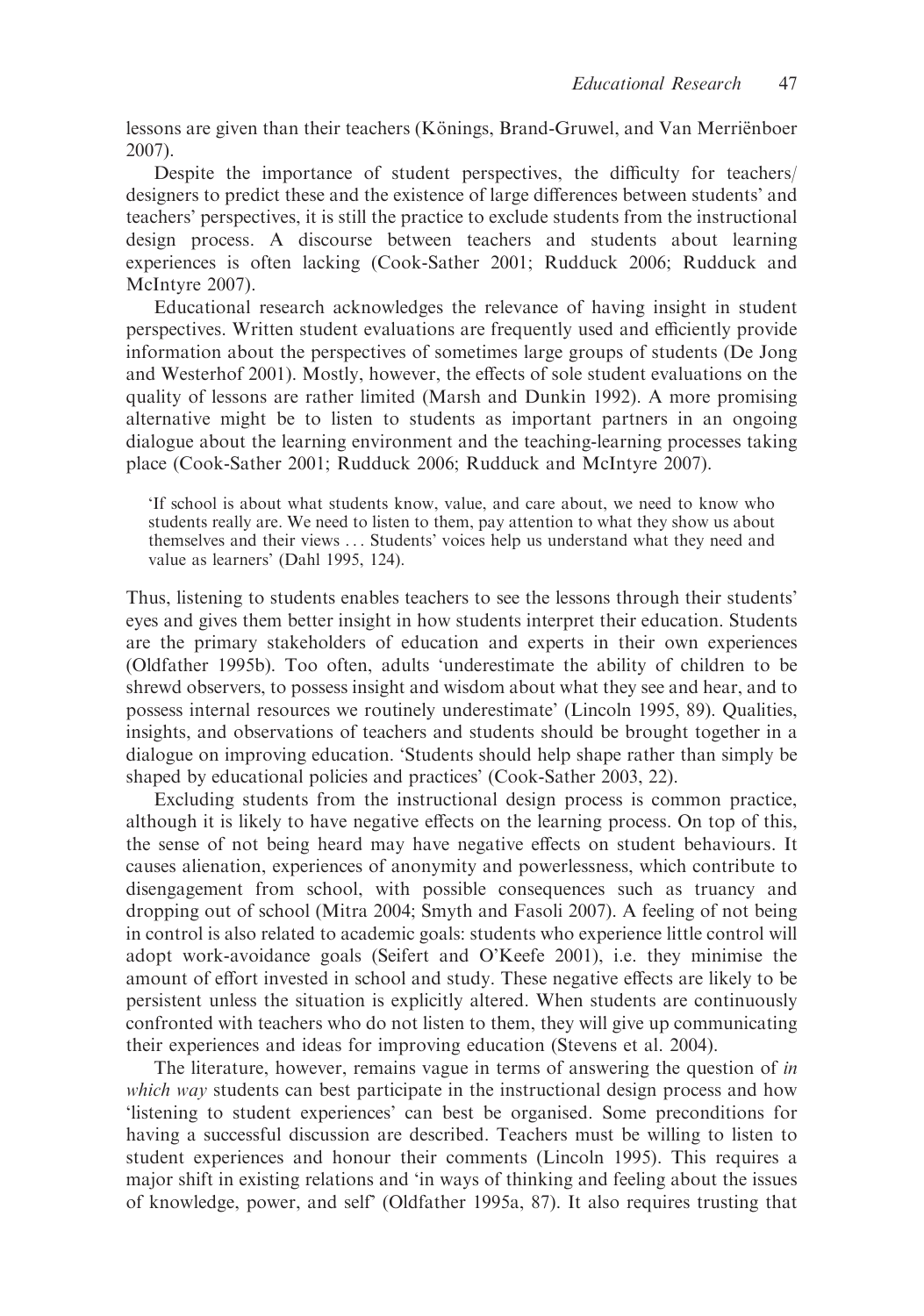students having relevant knowledge and are responsible (Cook-Sather 2002). Obstacles resulting from the hierarchical difference between teachers and students should be overcome and an emphatic and sensitive climate has to be created (Papatheodorou 2002), in which participants can talk in a democratic way (Johnston and Nicholls 1995). These preconditions do not, however, prescribe how to create in a school context a discourse fostering productive and effective student participation in the instructional design process. Therefore, the current study proposes a newly developed approach to elicit experiences from students and teachers, and to help them systematically discuss possibilities for improving the design of lessons.

The approach for including students in the design process is based on ideas from participatory design. Participatory design is an approach to design that supposes active participation of end users of any system in its design process, and in making decisions that will affect them, in order to help ensure that the final design meets the needs of its users (Berns 2004; Kensing and Blomberg 1998; Mankin, Cohen, and Bikson 1997). In many areas outside education, it is common practice to involve potential users of a product or system in the design phase. Positive effects have, for instance, been demonstrated in the fields of cognitive ergonomics and health promotion (Bartholomew et al. 2001; Meister and Enderwick 2002). Also, in designing technology for children, student involvement develops more and more from being only a user or a tester, to the child as design partner (Druin 2002). Effective involvement in the design phase yields improved adjustment of the system to the users' needs, higher levels of acceptance of the final design by its users and better understanding of the design by the users, which results in higher usability (Damodaran 1996). In a participatory design process, participants analyse the current situation and assess its shortcomings, taking their own needs and desires into account (Cabana 1995). Then, they come up with ideas for design and finally devise a plan for implementing the new design. After making plans, these have to be implemented in practice. The current study focuses on the process of analysing the current way of teaching and making plans for improvements. Evaluating the implementation process is beyond the scope of this article.

It is a major challenge to adapt participatory design procedures in such a way that they can be used to involve secondary school students in the design of their instruction. Earlier explorative interviews with students and teachers to ask their opinions about a possible, future use of participatory design in (secondary) education yielded several pieces of practical advice, such as:

- . Participatory design meetings should be organised for one teacher and a small group of students (rather than the whole year group);
- . Selected students (i.e. co-designers) must be heterogeneous concerning their view on the lessons; and
- Participatory design meetings should not take too much time (Könings, van Zundert et al. 2007).

In respect of the heterogeneity of the selected group of students, it is highly important to include students with negative perspectives and high dissatisfaction in the group of selected students. Since their needs are not being met and their discrepancy to teachers' perspectives is largest, they are likely to benefit most from participating in instructional design.

In the current study, a newly developed participatory design approach is applied to improve the design of lessons. Students are included in a discussion with their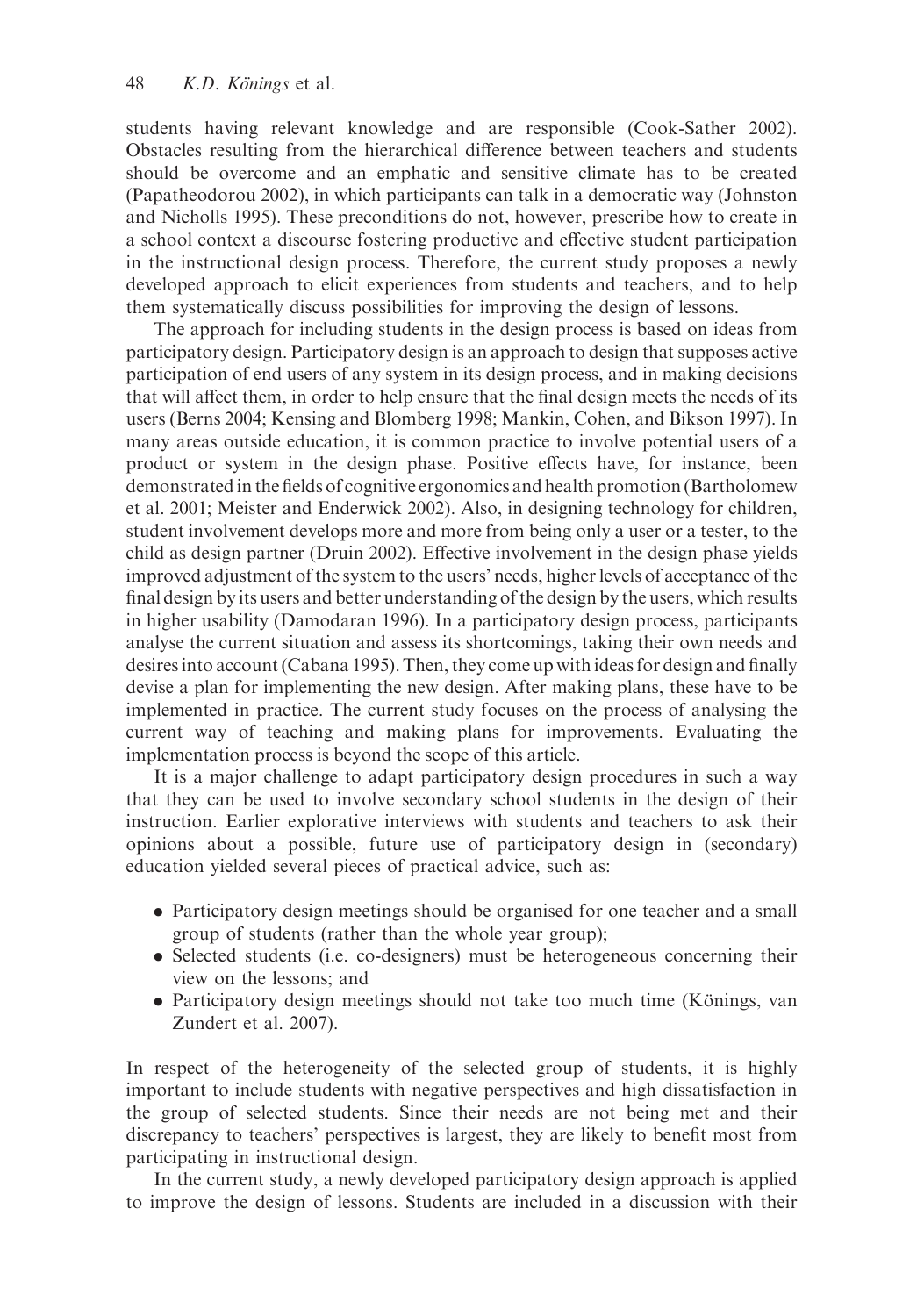teacher and exchange positive and negative experiences about their lessons. Together with the teacher, they discuss possibilities for improving lessons and overcoming negative points, and they plan how these ideas can be implemented in practice. The participatory design process took place in six classes (with seven co-designing students in each class).

This study evaluates the process of the participatory design meeting and the discussion about possible changes in the instructional design of the lessons. By means of student and teacher evaluations, the study aimed to find out if the participatory design approach is adequate for use with students in secondary education across a range of school subjects. The following two research questions will be answered:

- (1) How do co-designing students and teachers evaluate the participatory design meeting, and how does the remainder of the class (i.e. the students not involved in co-designing) evaluate the suggested points for designing the lessons formulated during the meeting?
- (2) Is the evaluation of the participatory design approach similar in different school subjects?

#### Method

#### **Participants**

The sample consisted of six teachers (five male, one female) from two different secondary schools and their 10th-grade pre-university students. The students were approximately 16 years old and were following a six-year programme, preparing for university education. The students were taken from one class of each teacher (total  $N = 139$ ). The teachers voluntarily decided to participate in this study. They were teaching mathematics (teachers 1, 2 and 3), economics (teachers 4 and 5), and English as a foreign language (teacher 6). In each class, a small group of seven co-designing students (called co-designers) was selected as a representative sample of their class. They did not express objections to being selected for participating in the experiment. Students who were not directly involved in participatory design will be called 'the rest of the class'. The selection procedure of co-designers is explained in more detail in the description of the Procedure. Table 1 summarises details of the participants.

The achievement level of the participating schools in terms of the general examination indicates that they are broadly representative of schools in the Netherlands, with one school scoring on national average and one school slightly below it (Onderwijsinspectie [Dutch Inspection of Education] 2009).

#### **Materials**

For evaluating the participatory meeting, the teachers, co-designing students and the remainder of the class were asked open questions about the quality of the meeting and/or the agreement with its proposed changes.

Co-designers were asked four questions:

- (1) How was the atmosphere during the meeting?
- (2) Did you have enough opportunities to say what you wanted to say?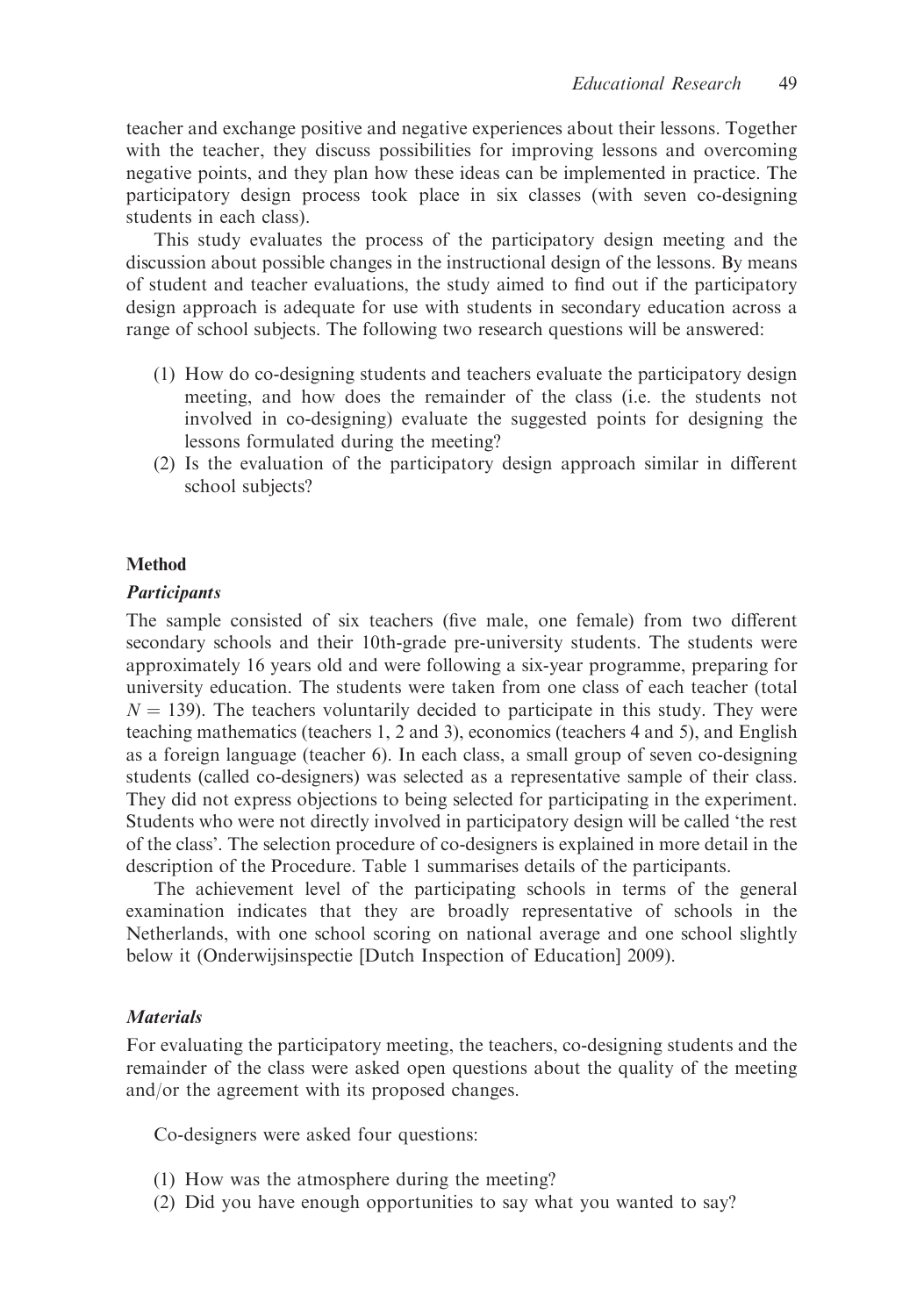| School                                       |                               |                          |                          |                        |                        | $\approx$                                     | Total $n$       |
|----------------------------------------------|-------------------------------|--------------------------|--------------------------|------------------------|------------------------|-----------------------------------------------|-----------------|
| <b>Teacher</b><br>subject                    | <b>Aathematics</b><br>Teacher | Teacher 2<br>Mathematics | Teacher 3<br>Mathematics | Teacher 4<br>Economics | Teacher 5<br>Economics | Teacher 6<br>English as a<br>foreign language |                 |
| No. of co-designing<br>students              |                               |                          | t                        |                        |                        |                                               | $\frac{1}{2}$   |
| No. of students in                           |                               |                          | $\approx$                |                        |                        |                                               |                 |
| Total no. of students<br>'rest of the class' |                               |                          |                          |                        |                        |                                               | $\overline{39}$ |
| participating in study                       |                               |                          |                          |                        |                        |                                               |                 |

Table 1. Details of the participants in the study. Table 1. Details of the participants in the study.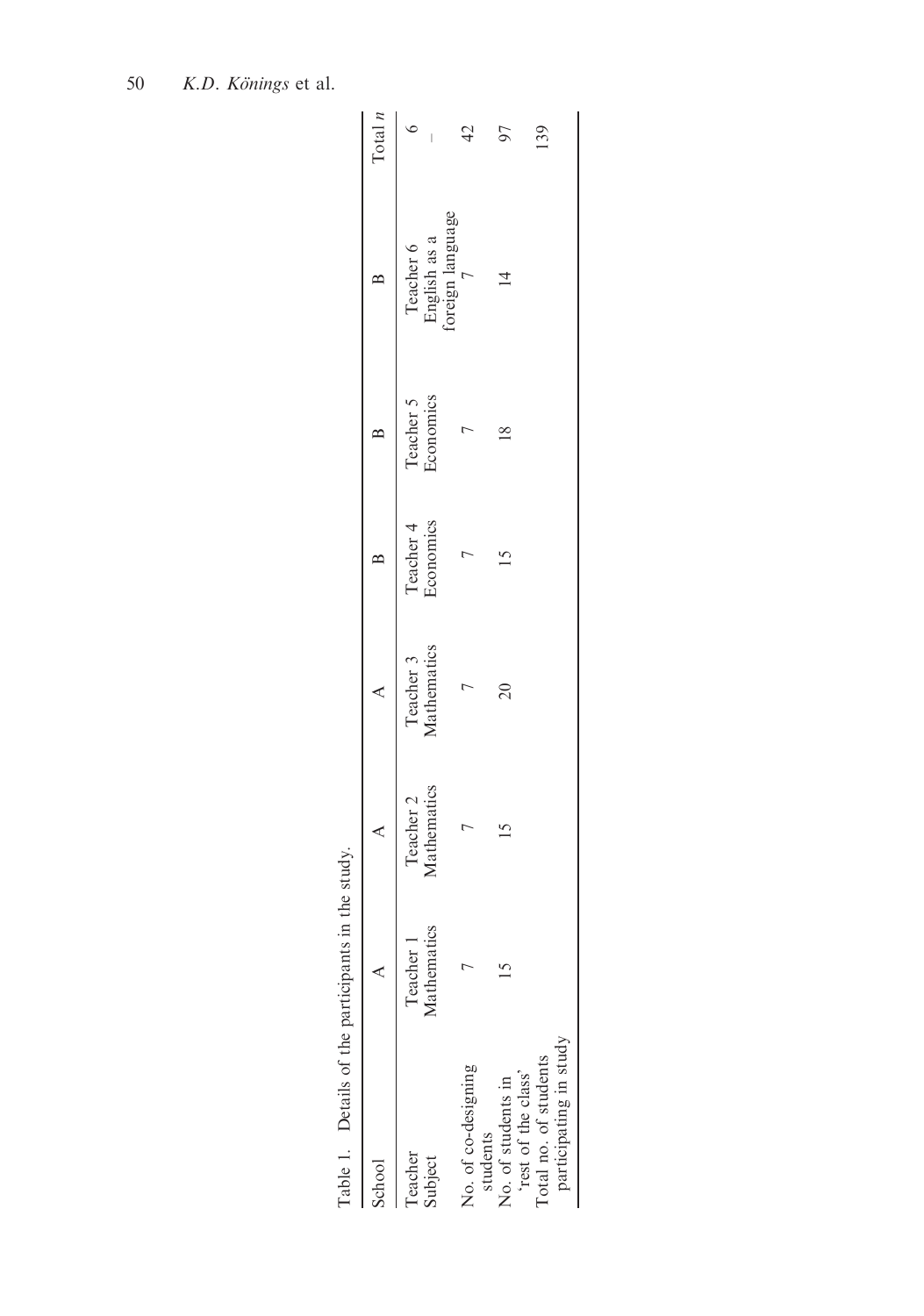- (3) Do you agree with the remarks made by other co-designers?
- (4) Do you agree with the formulated action points (i.e. co-operatively formulated ideas for improving lessons)?

The open questions for the rest of the class, that is, students not directly involved in the participatory design, started with a short written summary of the meeting of codesigners and their teacher: The most important positive and negative aspects of the lessons and the formulated action points were given. After reading this summary, students answered two open question sequences:

- (1) Do you agree with the content of the discussion? Are there remarks that you do not agree with? Did you miss important remarks?
- (2) What is your opinion of the formulated action points? Are they good ideas? If not, why not?

Teachers were asked four questions that were slightly different from the questions posed to the students:

- (1) How was the atmosphere during the meeting?
- (2) Did you agree with students' remarks? Did students mention things that you experienced otherwise?
- (3) To what extent do you think students' suggestions are useable in practice?
- (4) What is your general opinion of the meeting?

#### Coding scheme for analysing data

For labelling the data, coding schemes were developed, based on the answers given on the open questions. Labels were only defined if more than one student or more than one teacher gave the same answer. The coding schemes are presented as labels in the response frequency tables (in the Results section).

#### Procedure

About two weeks before the participatory design meeting, students filled out a questionnaire about their perceptions of the current way lessons are given (i.e. Inventory of Perceived Study Environment Extended; Könings et al. 2008). Based on the results of this questionnaire, seven students from each class were selected to join in the participatory design meeting, together with their teacher. The aim of the selection procedure was to select a representative and heterogeneous sample of all students in a class, including students that are positive, neutral or negative about the lessons provided. The selection was done based only on students' questionnaire scores and without asking the teacher for any advice on the selection of students.

Within each class, students were ranked on the basis of their mean perception scores and divided in three equally sized groups: one third of students having most positive perceptions of the lessons, one third having the most negative perceptions and an intermediate group. In the case of high perceivers and low perceivers, two students were randomly selected from each group. Three students were selected from the group of moderate perceivers.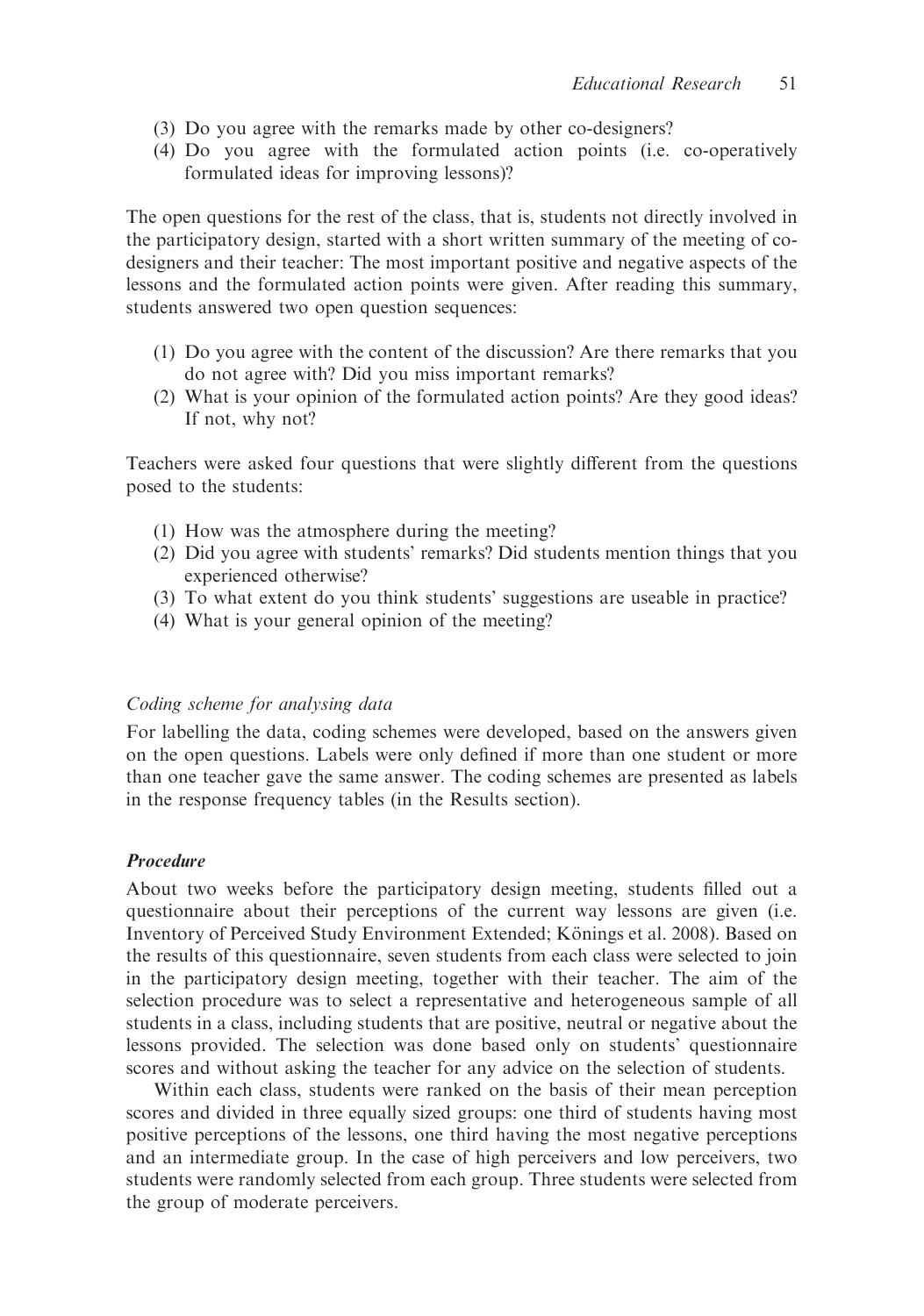The participatory design meeting was arranged separately for each group (i.e. seven co-designers and their teacher) during regular school time and lasted 50 minutes. The experimenter (i.e. first author) acted as the chair for the meeting. At the beginning of the meeting, the chair briefly explained the intention of the meeting. The teacher, who participated as an equal group member and was not meant to lead the group, was asked to explicitly assure the students that criticisms of his/her lessons would not have any personal consequences for them. The meeting consisted of three stages: (1) brainstorming about positive and negative experiences during lessons, (2) describing and discussing the most important positive and negative aspects of the current educational practice, and (3) discussing possible ideas for improvement for the negative points, and formulating action points for adapting forthcoming lessons.

During the first stage, the students and teacher co-operatively listed all positive and negative aspects of the current lessons that they could think of. To do so, a small yellow ball was introduced. If one held the ball in his/her hands, s/he had to say something positive about the current lessons. For example, 'the teacher mostly explains the subject matter in a way that it is very understandable'. Students and the teacher rolled the ball to each other. All had to catch the ball as often as they wanted, but at least once. Subsequently, a small dark blue ball was introduced and negative points of the lessons had to be mentioned. For example, 'the teachers provide us with too few notes of the subject matter'. In this phase, starting a discussion about the positive and negative points that were articulated was not allowed.

During the second stage, group discussion of the main positive and negative points was the goal. The students and teacher individually described their most important comments. Three piles of small cards, coloured with the colours of traffic lights, were put down in the middle of the table: green cards with the emoticon  $\circledcirc$  for writing down a positive remark, orange cards with a  $\bigcirc$  for a doubtful or moderately negative remark, and red cards with a  $\circledR$  for writing down seriously negative remarks. Only one remark could be described on a card and everyone could take as many cards as desired. After everyone finished writing, the chair used a big display board for starting the group discussion about the cards. First, positive remarks, which were written down on green cards, were explored. These cards were stuck on the board, clustered by content. The same was done for the orange and red cards. The board now contained an overview of the most important remarks on the current instruction (see Figure 1, for an example). For example, 'the difficulty of tests does not correspond to the complexity of tasks practiced during the lessons'. This was the starting point for the discussion about designing the lessons, or the exchange of ideas to overcome weaknesses.

In the third and final stage of the meeting, for each orange and red theme on the board, the students and teacher discussed how the situation could be improved. For instance, students asked the teacher to provide them with exercises allowing them to better prepare for a test. The chair of the meeting took notes of the suggestions that came up and stuck them on the board, too. At the end of this discussion, the students and teacher were asked co-operatively to formulate action points for directing the changes in the forthcoming lessons. Finally, these action points were written down and stuck to the board. Different groups formulated action points like: 'provide more examples of daily life and news items to make the economics lessons and learning contents more interesting', 'to overcome a sometimes passive attitude, students should be stimulated to actively contribute to the lesson by asking questions to each other and to the teacher', or 'more time should be given to practicing English speaking skills and pronunciation during the lessons'.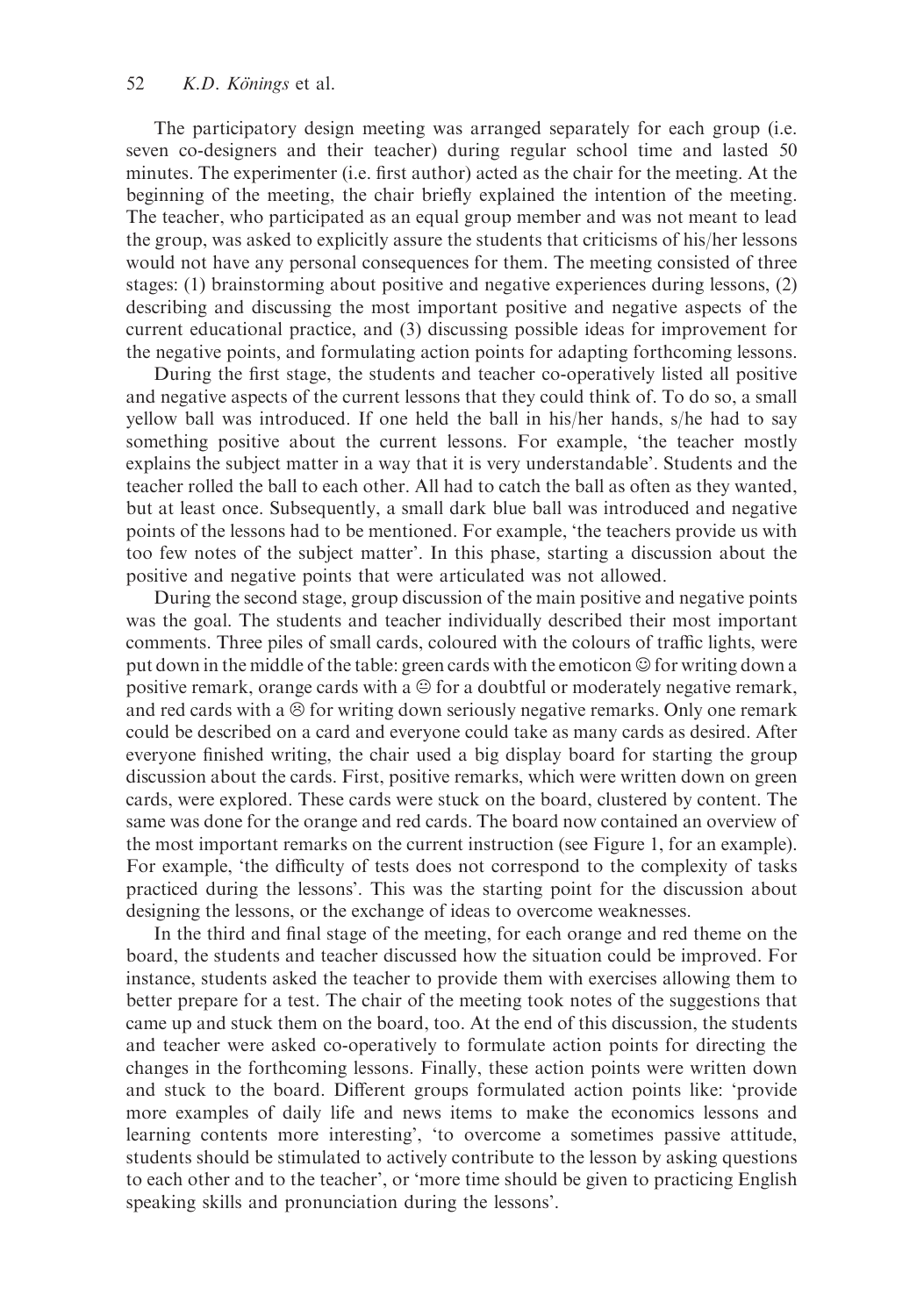

Figure 1. The board with a summary of the discussion in one of the participatory design groups.

A few days after the participatory design meeting, the evaluative questions about the quality of the meeting and the agreement with its proposed changes were sent by e-mail to teachers, co-designers and the rest of the class. All six teachers responded. Of the 42 students who had a co-designing role in this experiment, 28 students responded (67%). These students represent all groups, as from each mathematics group five students responded, from the economics groups three and four students responded, and in the English group six students answered the questions. For the rest of the class the response rate was 46% (45 of 97 students). The mathematics classes are represented by respectively five, 10 and 12 respondents, the economics classes by three and seven students and the English class by eight students who responded to the questions. The response rate did not differ between school A and B.

#### Data-analysis

For computing Cohen's Kappa (interrater reliability), a second experimenter independently coded the answers of five co-designers, five students from the rest of the class and three teachers. The Kappa was 0.89 for labelling the answers of codesigners, 0.78 for labelling teachers' responses and 0.81 for labelling the answers of the rest of the class.

For evaluating the participatory design meeting (i.e. first research question), the data were rated qualitatively according to the coding scheme. The frequency of occurrence of each label was counted. This was done separately for each version of the questionnaire, that is, for the co-designers, the rest of the class, and teachers. Chisquare tests were computed for testing possible differences in response frequencies between courses (i.e. second research question). This was done separately for codesigners of the six classes and the other students of these courses. For teachers, no analyses were conducted, since  $n = 1$  in each class.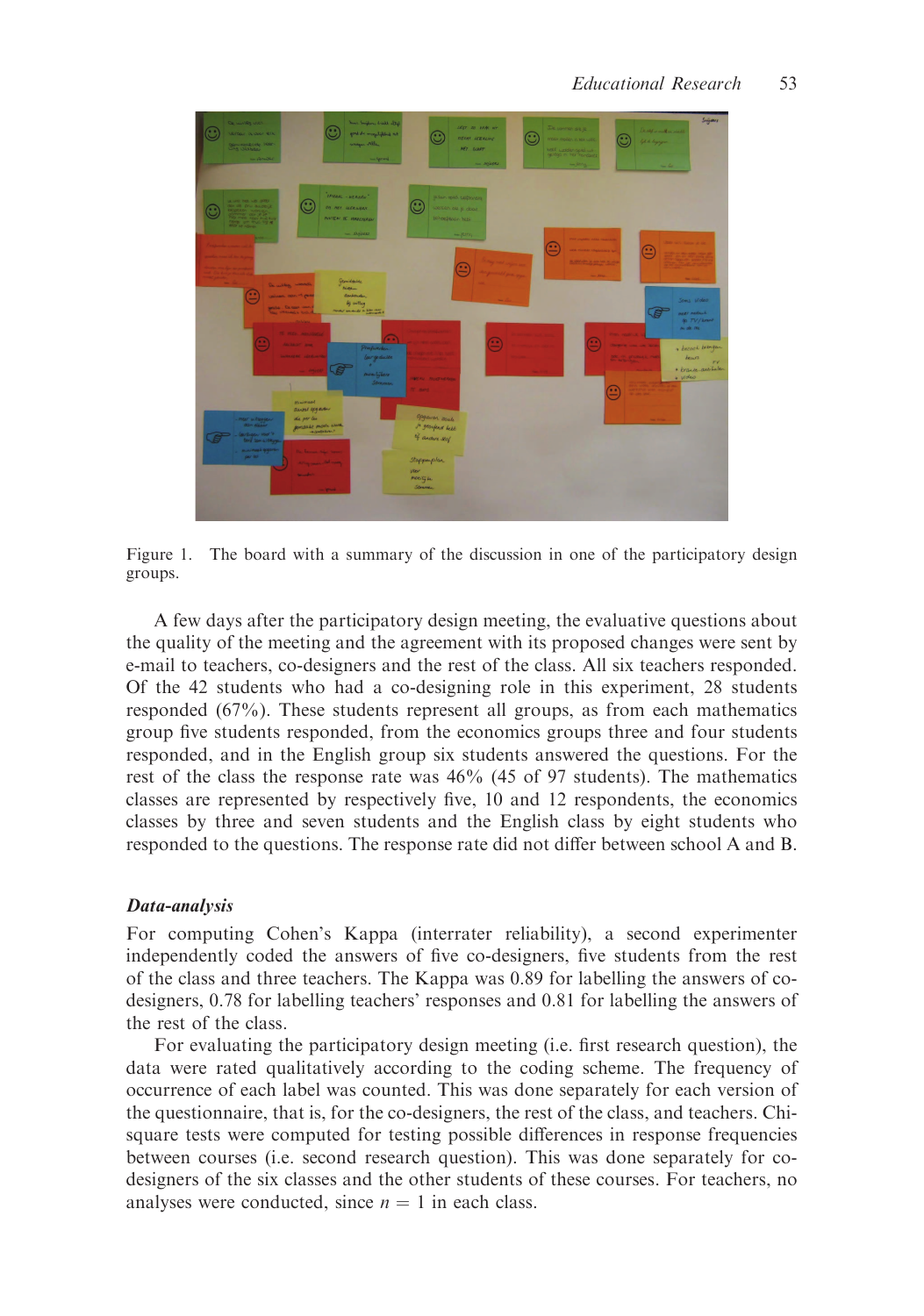#### **Results**

#### Evaluation of the participatory design meeting

The frequencies of the labels of the coding scheme were counted to answer the first research question on the evaluation of the participatory design meeting and the proposed changes. The response frequencies of co-designers, the rest of the class and the teachers are presented as Tables 2, 3 and 4, respectively.

Table 2 shows the response frequencies of the co-designing students. Of the 28 responding co-designing students, the majority (24) of the students experienced the atmosphere during the meeting as comfortable. A few students (three) said the atmosphere was a bit uncomfortable in the beginning but got better during the meeting, experienced the meeting as a bit stressful (two), or indicated the activity with the coloured balls as childish (four). All students experienced enough opportunities to say what they wanted to say. The majority of the students (18) recognised all remarks of others and agreed with them; a quarter of them (seven) largely recognised the remarks of others and agreed with them, and some students (three) partly recognised the remarks of others and partly agreed and partly disagreed with them. All but three students (25) agreed on the formulated action points. These three students agreed but found one action point superfluous or disagreed with it. There were students who spontaneously remarked that they already saw their teacher implementing the action points (five), or that they expected the course to improve by the implementation of the action points (three).

Table 3 shows the response frequencies of the rest of the class. The rest of the class received a summary of the remarks and action points resulting from the meeting and reported on their agreement. Of the 45 responding students, the

|                                                                 | Mathematics, Economics, English,<br>total $n = 15$ total $n = 7$ total $n = 6$ $n = 28$ |          |   | Total                    |
|-----------------------------------------------------------------|-----------------------------------------------------------------------------------------|----------|---|--------------------------|
| Question 1 (atmosphere during the meeting)                      |                                                                                         |          |   |                          |
| Pleasant/comfortable                                            | 14                                                                                      |          | 3 | 24                       |
| In the beginning a bit uncomfortable,                           | $\mathbf{0}$                                                                            |          |   | 3                        |
| but later on better                                             |                                                                                         |          |   |                          |
| Ok, but a bit stressful                                         |                                                                                         | $\theta$ |   |                          |
| The activity with the coloured                                  | 3                                                                                       |          |   |                          |
| balls was childish                                              |                                                                                         |          |   |                          |
| Question 2 (enough opportunities to say what you wanted to say) |                                                                                         |          |   |                          |
| Yes                                                             | 15                                                                                      |          | 6 | 28                       |
| Question 3 (agreement with others' remarks)                     |                                                                                         |          |   |                          |
| Totally agree                                                   | 11                                                                                      | 3        |   | 18                       |
| Largely agree                                                   | 3                                                                                       |          |   | 7                        |
| Partly agree/partly disagree                                    |                                                                                         |          |   | $\overline{\mathcal{E}}$ |
| Question 4 (agreement with formulated action points)            |                                                                                         |          |   |                          |
| Totally agree                                                   | 14                                                                                      | 6        | 5 | 25                       |
| Agree, but disagreement with one action                         |                                                                                         |          |   | 3                        |
| point or one point is less relevant                             |                                                                                         |          |   |                          |
| Spontaneous remarks                                             |                                                                                         |          |   |                          |
| I already saw the teacher implementing it                       |                                                                                         |          |   |                          |
| I hope it will be implemented,                                  |                                                                                         |          |   |                          |
| since it would improve the course                               |                                                                                         |          |   |                          |

Table 2. Response frequencies for co-designing students, by subject and overall.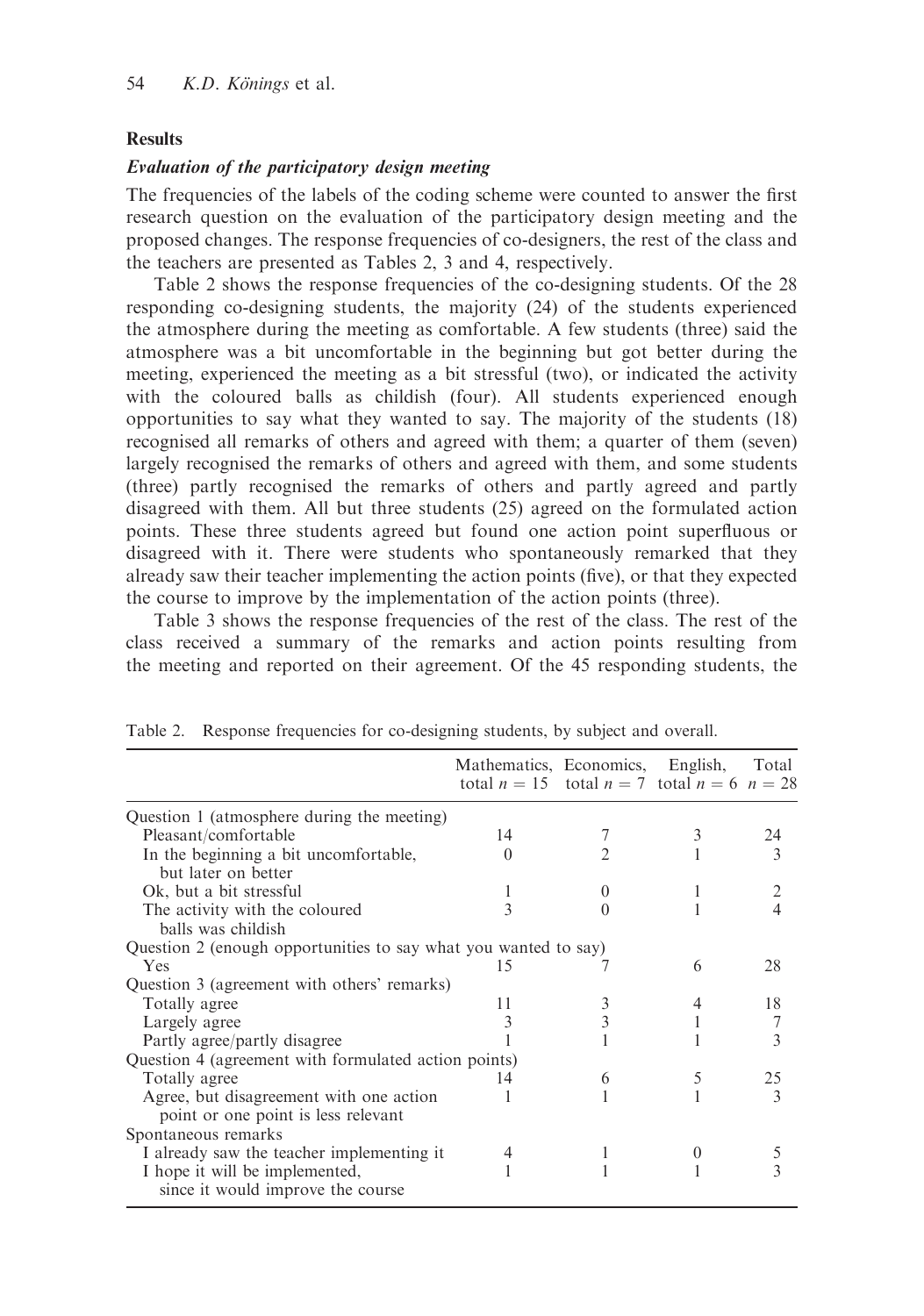|                                                                                  | Mathematics, Economics, English,<br>total $n = 27$ total $n = 10$ total $n = 8$ $n = 45$ |  | Total |
|----------------------------------------------------------------------------------|------------------------------------------------------------------------------------------|--|-------|
| Question 1 (agreement on the content of the discussion)                          |                                                                                          |  |       |
| Totally recognisable and agreement                                               |                                                                                          |  | 31    |
| Agree, except on one remark                                                      |                                                                                          |  |       |
| Disagree on more than one remark                                                 |                                                                                          |  |       |
| Question 2 (agreement on the formulated action points)                           |                                                                                          |  |       |
| Good/totally agree                                                               | 13                                                                                       |  | 23    |
| Totally agree and adding a suggestion                                            |                                                                                          |  |       |
| Agree, but disagree on one action point,<br>or one point is superfluous          |                                                                                          |  |       |
| Disagree on more than one action point,<br>or more than one point is superfluous | 3                                                                                        |  |       |
| Spontaneous remarks                                                              |                                                                                          |  |       |
| I already saw the teacher implementing it.                                       | 6                                                                                        |  |       |
| I hope it will be implemented,<br>since it would improve the course              | 3                                                                                        |  |       |

Table 3. Response frequencies for the rest of the class, by subject and overall.

Table 4. Response frequencies for the six teachers.

|                                                                                                                                    | Mathematics, Economics, English,<br>total $n = 3$ total $n = 2$ total $n = 1$ $n = 6$ |  | Total |
|------------------------------------------------------------------------------------------------------------------------------------|---------------------------------------------------------------------------------------|--|-------|
| Question 1 (atmosphere during the meeting)                                                                                         |                                                                                       |  |       |
| A pleasant atmosphere                                                                                                              |                                                                                       |  |       |
| Students were able to express<br>themselves fully                                                                                  |                                                                                       |  |       |
| Students were reserved at the beginning<br>but became more talkative later on                                                      |                                                                                       |  |       |
| Question 2 (agreement on the formulated action points)                                                                             |                                                                                       |  |       |
| Agree on most of the students' remarks                                                                                             |                                                                                       |  |       |
| Students also made an unexpected remark                                                                                            |                                                                                       |  |       |
| Question 3 (usefulness of students' suggestions)                                                                                   |                                                                                       |  |       |
| Good                                                                                                                               | 3                                                                                     |  |       |
| I need some time to think about how<br>it could be implemented and/or think<br>one of the suggestions is difficult<br>to implement |                                                                                       |  |       |
| Question 4 (general opinion of the meeting)                                                                                        |                                                                                       |  |       |
| Positive                                                                                                                           |                                                                                       |  |       |

majority (31) fully agreed with the summary and all remarks or largely agreed but disagreed on one remark (four). Some students (four) disagreed on more than one remark. In response to the question about the formulated action points, half of the students (23) totally agreed; one third of them largely agreed but disagreed on one action point or found it superfluous, and only a small minority (three) disagreed on more than one action point or found them superfluous. Seven students spontaneously remarked that they already saw their teacher implementing one or more of the action points and six students expected the course to improve if action points were implemented.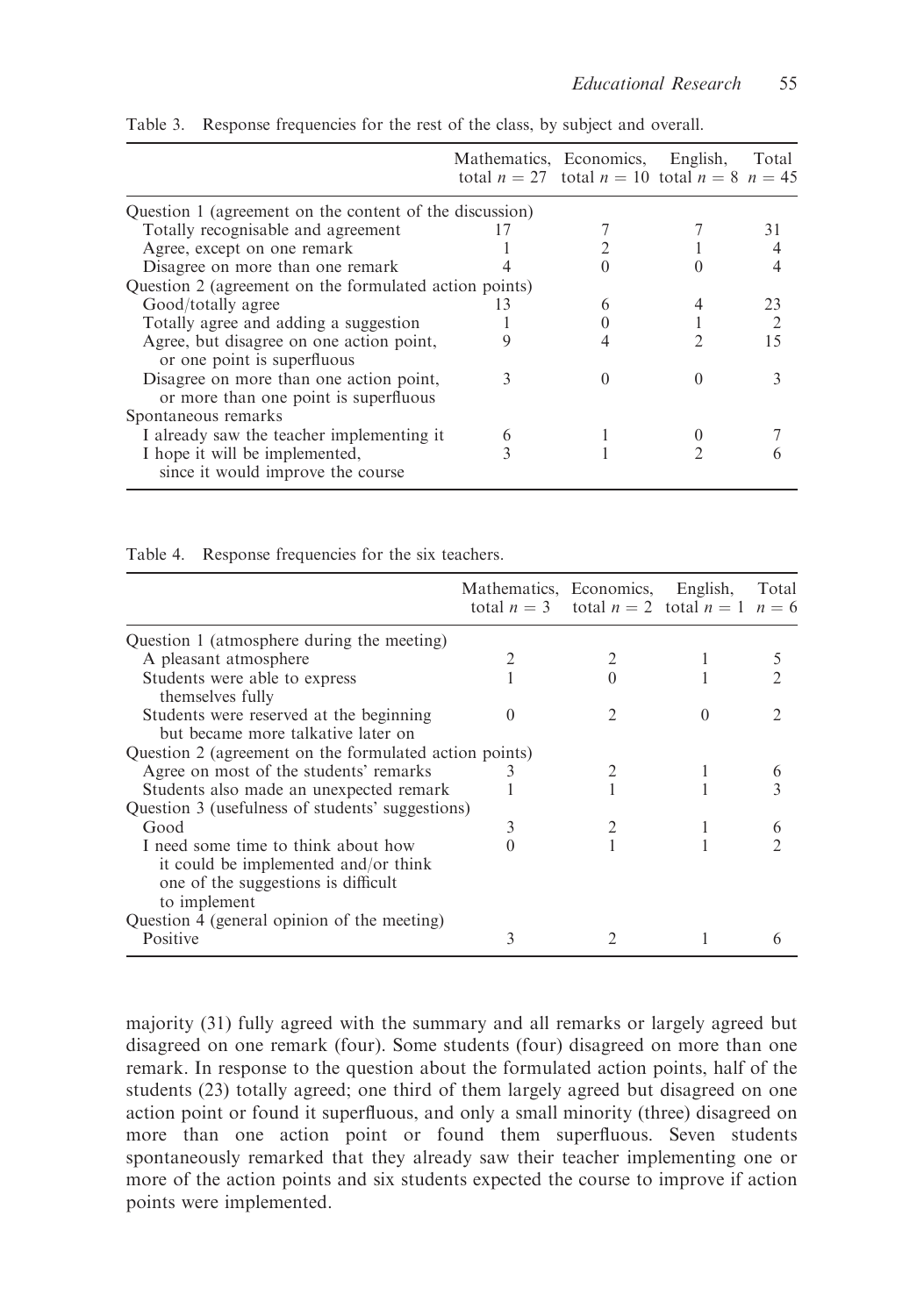Table 4 shows the response frequencies of the six teachers. All but one of the teachers (five) reported a pleasant atmosphere during the participatory design meeting. Two of them stated that the students were able to express themselves fully. Additionally, two teachers remarked that students were reserved at the beginning of the meeting but became more talkative later on. All teachers answered they agreed on most of the students' remarks, but half of them reported that students also made an unexpected remark. The usability of students' suggestions was good according to all teachers (six). Two teachers reported they needed some time to think about how it could be implemented and/or found one of the suggestions difficult to implement. The general opinion of the meeting was positive for all teachers.

The second research question concerned possible differences between the evaluation scores of students of different courses. It focused on the generalisability of the used approach for application in different subject matters. Our hypothesis was that the approach is equally suitable and workable in designing different courses. Indeed, no single substantial difference was found between evaluation scores of codesigners involved in designing either mathematics, economics or English. Also, for the rest of the class, the evaluation scores did not differ depending on the subject matter in which participatory design was applied.

#### Conclusions and discussion

This small scale, exploratory study investigated students' and teachers' experiences with the use of a newly developed approach for participatory design in the context of secondary education. Student participation in instructional design was a new initiative for both teachers and students. The main goal of this study was the evaluation of the participatory design meeting by co-designers and teachers, and the evaluation of the proposed changes by the rest of the class. Results revealed that codesigners and teachers were predominantly positive about the meeting. Students experienced the atmosphere as pleasant, although some students understandably found it a bit stressful and uncomfortable, especially in the beginning. Students experienced enough opportunities to express their comments and suggestions. Also, teachers were positive about the atmosphere during the meeting. They saw the students as able to express themselves and agreed with most remarks students made. The fact that some remarks were unexpected for the teachers underlined the need for student participation in the design process of lessons. Teachers were predominantly positive about the usefulness of student suggestions.

The rest of the class evaluated the meeting by commenting on a written summary of the points discussed. The other students predominantly agreed with the remarks discussed in the meeting and the majority totally or largely agreed with the formulated action points. The proposed changes to the design of the lessons were largely accepted by the whole classes. The inclusion of seven co-designers from each class thus seemed to provide a good representation of all student perspectives in that class, although it is impossible to cover all opinions completely. The newly developed approach for participatory design in secondary education worked effectively, and both teachers and students were satisfied with it.

Participatory design was applied for designing the lessons in three different subject areas. Evaluations did not differ between these courses, indicating that students' experiences with the use of this approach was equally positive (although the unequal numbers of respondents across subject groups and the small numbers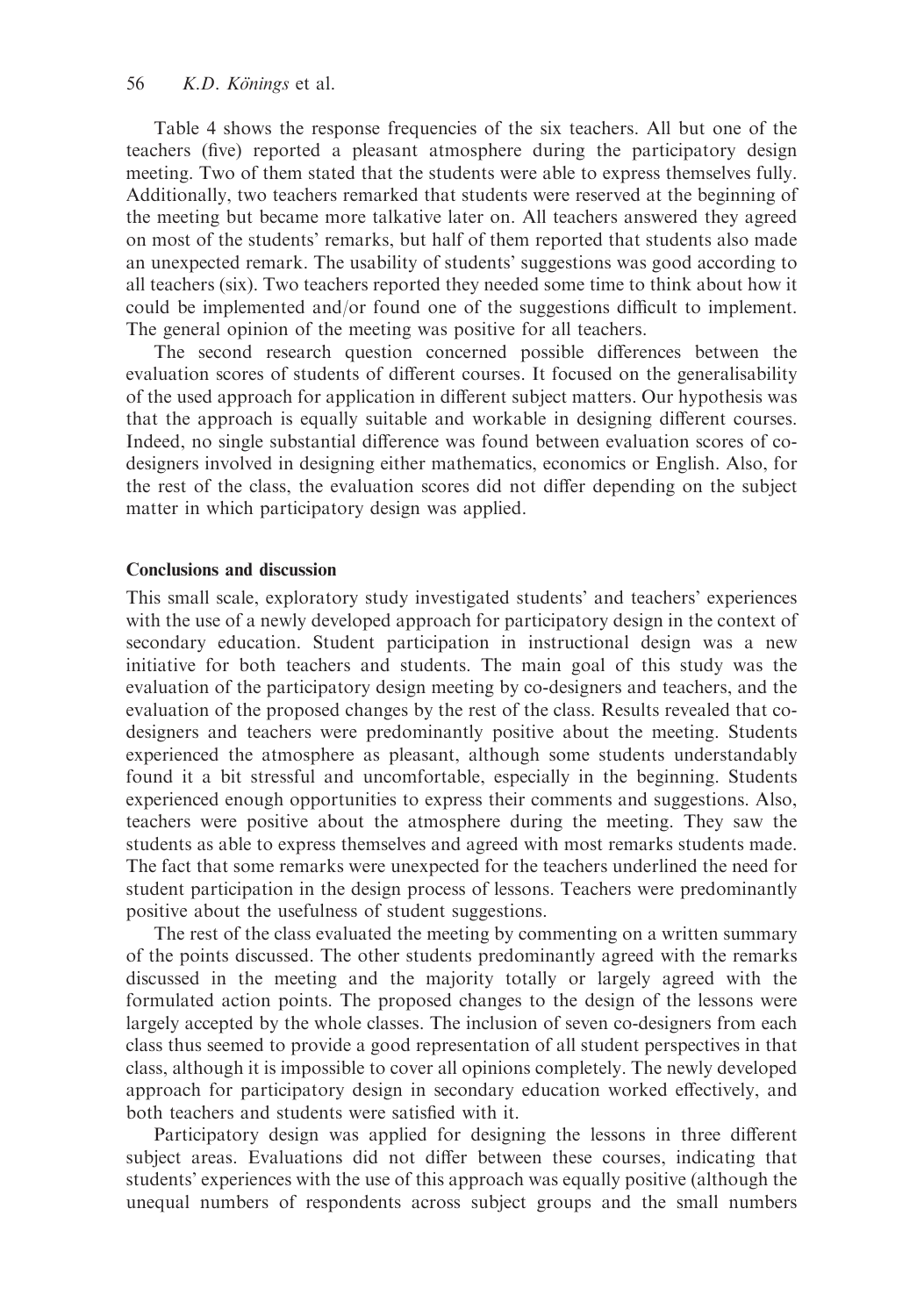involved need to be borne in mind). This suggests the potential usefulness of the participatory design approach in different courses within the whole curriculum.

An implication of our study is that participatory design seems to be well suited to education. Procedures used in domains outside the field of education, such as cognitive engineering and health promotion, can be successfully adapted to education. Excluding students from instructional design processes, it would seem, is unnecessary and undesirable. Students in secondary education around the age of 16 are able to participate in a constructive way in the design process of their lessons. Possibly, resistance of teachers and educational designers (Cook-Sather 2002, 2003; Rudduck and McInyre 2007; Oldfather 1995a) is the result of anxiety or hesitation caused by giving up some of their authority when asking students for feedback. Our study, however, suggests that this is needless. The atmosphere during the discussion can be pleasant and safe for both teachers and students, as in our study. If unwillingness to invite students to participate in instructional design is related to the idea that students do not have enough expertise to give meaningful feedback or because they would require unrealistic changes (Cook-Sather 2002; Lincoln 1995), it has been shown that teachers largely agree on students' remarks and judge students' suggestions as very useful in practice. This study suggests that the barriers to the inclusion of students in the instructional design process of daily classes in secondary education are not insurmountable. There are, we suggest, compelling reasons for implementing participatory design in education.

Future research has to explore further best practices of participatory design approaches in education, as the current study evaluates only one approach. Thought should be given to alternative approaches, which have to be tested too. We suggest that developing approaches for other educational settings, like vocational education, should be encouraged. Moreover, the possible benefits of participation for less academic students are worth investigating. Possibly, they may take advantage of it even more, since their needs are not being met in school.

Clearly, this study is exploratory and limited primarily by the small sample size. A further limitation is that analysis of the effects of the co-operatively formulated design changes was beyond our scope. It would be interesting to study short- and long-term effects of participatory design meetings and subsequent design activities on learning outcomes and the effectiveness of instruction. Additionally, it would be valuable to examine, in more detail, the effects of student participation on students' sense of belonging, sense of control, and engagement with school. Future initiatives might also broaden the study of participatory design from redesigning existing learning environments, to the exploration of possibilities to involve students right from the start in the design process. The use of participatory design to prepare an educational innovation is likely to yield a design that is better adapted to the different stakeholders in the teaching-learning process. The need to redesign afterwards, or make revisions to repair suboptimal design decisions, might then possibly be reduced. When students are co-designing a new environment, however, it should be borne in mind that they cannot rely on their perceptions of it because they do not have earlier experiences with the learning environment to be designed. This is likely to have implications for shaping the approach taken to participatory design, and is a highly interesting line for future research.

In conclusion, this exploratory study suggests that participatory design can be adapted for use in education as a promising approach to better account for students' perspectives in the instructional design process in different school subjects. In our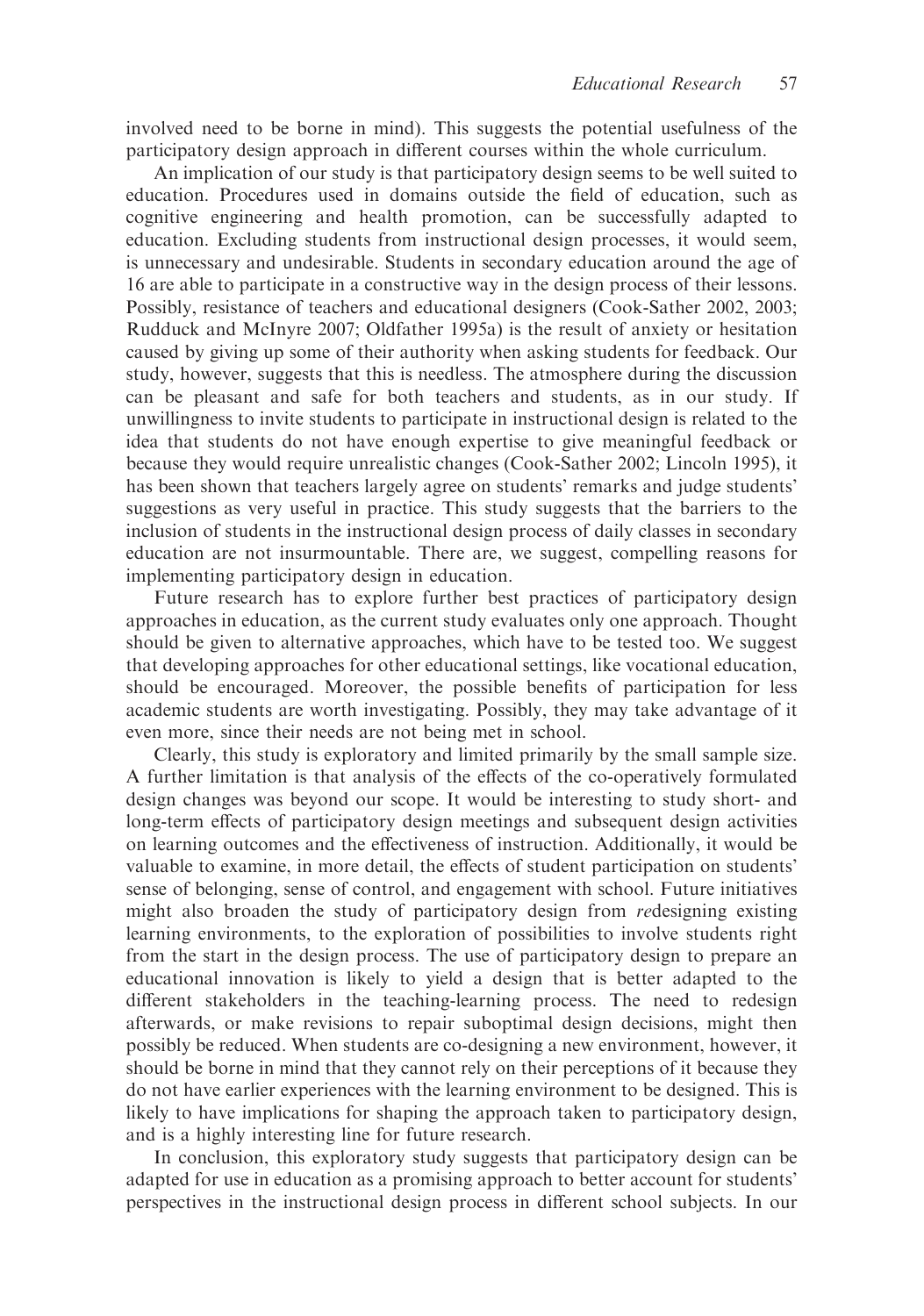study, both students and teachers were positive about the quality of the discussion in the participatory design meetings and the formulated ideas for redesign. This study is offered as a starting point for further research in this domain.

#### Acknowledgements

This research was supported by the Netherlands Organization for Scientific Research (NWO) under project number 411-01-052.

#### **References**

- Bartholomew, L.K., G.S. Parcel, G. Kok, and N.H. Gottlieb. 2001. Intervention mapping: Designing theory and evidence-based health promotion programs. Mountain View, CA: Mayfield.
- Berns, T. 2004. Usability and user-centred design, a necessity for efficient e-learning! International Journal of the Computer, the Internet and Management 12: 20–5.
- Cabana, S. 1995. Participative design works, partially participative doesn't. Journal of Quality and Participation 18: 10–20.
- Cook-Sather, A. 2001. Unrolling roles in techno-pedagogy: Toward new forms of collaboration in traditional college settings. *Innovative Higher Education* 26: 121–39.
- Cook-Sather, A. 2002. Authorizing students' perspectives: Toward trust, dialogue, and change in education. Educational Researcher 31: 3–14.
- Cook-Sather, A. 2003. Listening to students about learning differences. Teaching Exceptional Children March/April: 22–6.
- Dahl, K.L. 1995. Challenges in understanding the learner's perspective. Theory into Practice 34: 124–30.
- Damodaran, L. 1996. User involvement in the systems design process A practical guide for users. Behaviour & Information Technology 15: 363-77.
- De Jong, R., and K.J. Westerhof. 2001. The quality of student ratings of teacher behavior. Learning Environments Research 4: 51–85.
- Donaldson, M. 1978. Children's mind. London: Fontana.
- Doppelt, Y. 2004. Impact of science-technology learning environment characteristics on learning outcomes: Pupils' perceptions and gender differences. Learning Environments Research 7: 271–93.
- Doyle, W. 1977. Paradigms for research on teacher effectiveness. In Review of research in education, ed. L.S. Shulman, 163-97. Itasca, IL: F.E. Peacock.
- Druin, A. 2002. The role of children in the design of new technology. Behaviour and Information Technology 21: 1–25.
- Eccles, J.S., A. Wigfield, C. Midgley, D. Reuman, D. Mac Iver, and H. Feldlaufer. 1993. Negative effects of traditional middle schools on students' motivation. The Elementary School Journal 93: 553–74.
- Elen, J., and J. Lowyck. 1999. Metacognitive instructional knowledge: Cognitive mediation and instructional design. Journal of Structural Learning & Intelligent Systems 13: 145–69.
- Entwistle, N., and H. Tait. 1990. Approaches to learning, evaluations of teaching, and preferences for contrasting academic environments. Higher Education 19: 169–94.
- Fraser, B.J. 1982. Differences between student and teacher perceptions of actual and preferred classroom learning environment. Educational Evaluation and Policy Analysis 4: 511–9.
- Fraser, B.J., and P. O'Brien. 1985. Student and teacher perceptions of the environment of elementary school classrooms. The Elementary School Journal 85: 567–80.
- Holt, C.R., G.S. Denny, M. Capps, and J.B. de Vore. 2005. Teachers' ability to perceive student learning preferences: 'I'm sorry, but I don't teach like that.' Teachers College Record. Published: 25 February 2005. [http://www.tcrecord.org/](http://www.tcrecord.org/ ID Number: 11767) ID Number: 11767.
- Johnston, P.J., and J.G. Nicholls. 1995. Voices we want to hear and voices we don't. Theory into Practice 34: 94–100.
- Kensing, F., and J. Blomberg. 1998. Participatory design: Issues and concerns. Computer Supported Cooperative Work 7: 167–85.